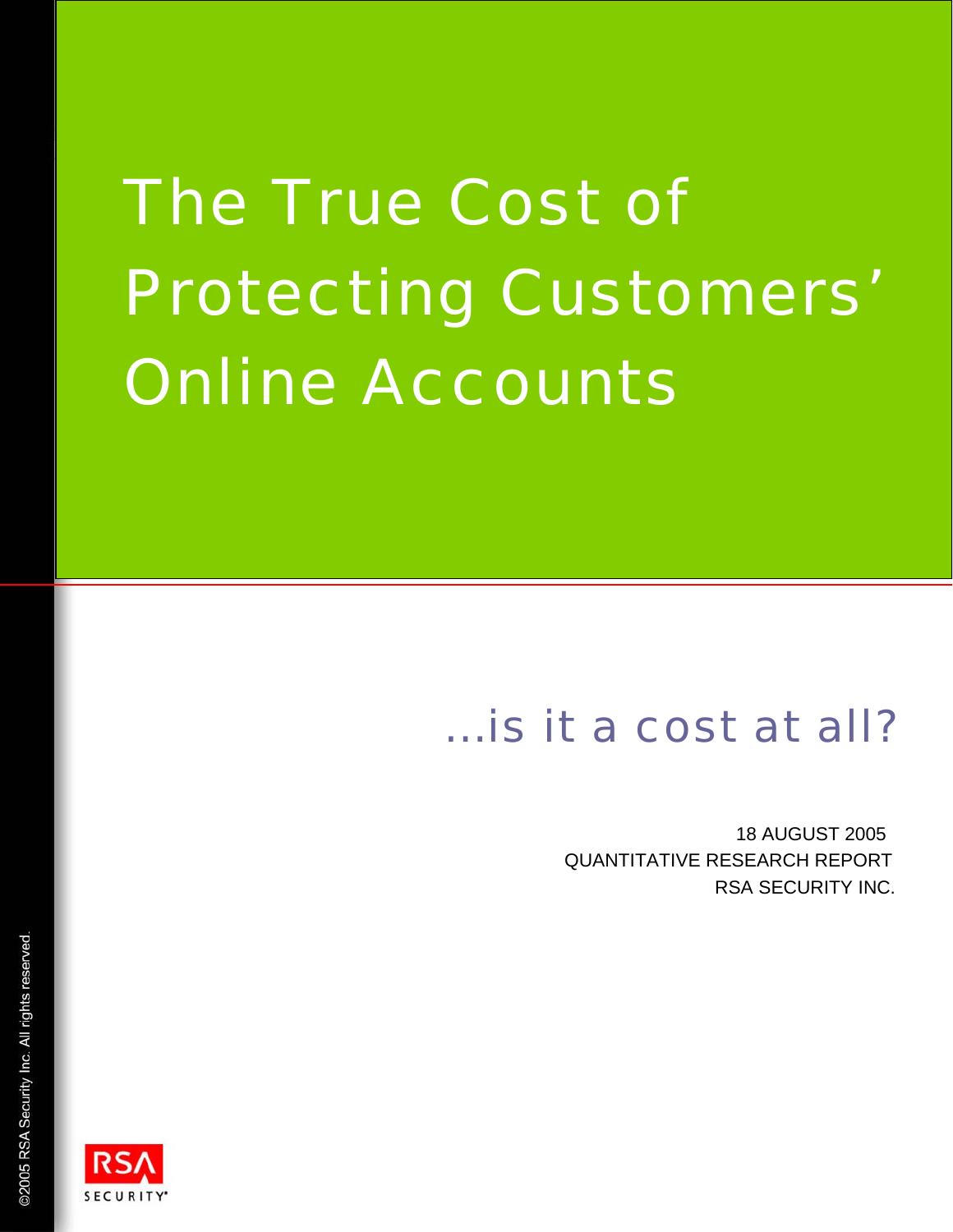### **Overview**

#### **Contents**

- » What prompted RSA Security to undertake this research?
- » What were the study's objectives & methodology?
- » How did consumers respond to hardware-based strong authentication?
- » How can hardware-based strong authentication help account providers?
- » Research conclusions

#### Objectives of the research

- » Determine how the current environment is impacting consumer perceptions and behaviors
- » Determine if consumers would be willing to adopt device-based strong authentication
- » Understand if and how device-based account protection impacts consumers attitudes and behaviors
- » Quantify the value consumers place in this form of online account protection

#### Research methodology

- » Online survey among 8,198 online users actively engaged in online account-based activities
- » Administered by LightSpeed Research to its panel participants between May 10 May 18
- » Targeting four distinct audiences: online traders, online auction participants, online bankers, and web portal/mail users (~ 2,000 per group)

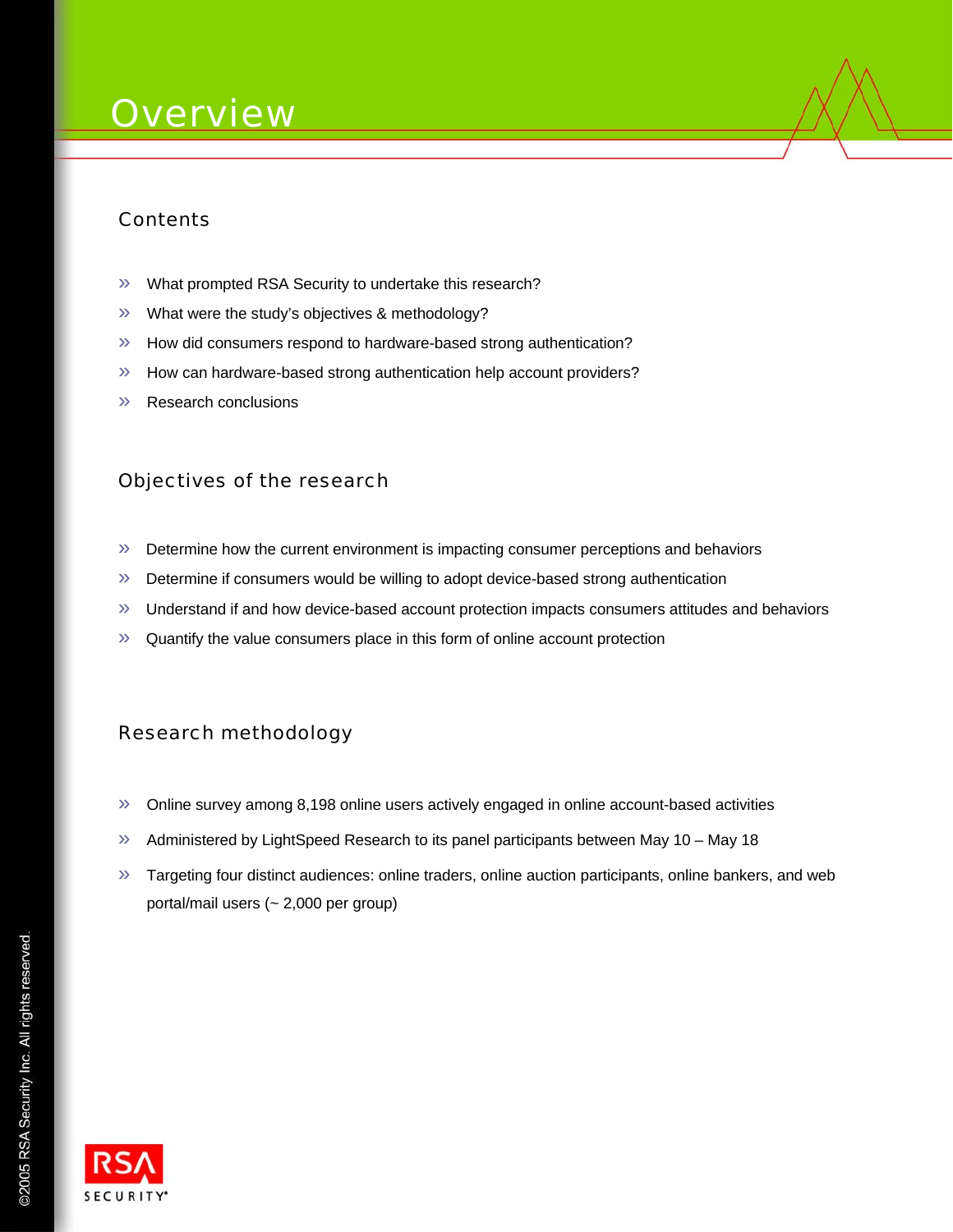#### The current environment

As consumers rely upon the Internet for more and more of their daily activity, they face growing concerns over information security. Almost exclusively, consumer account security is provided via single-factor authentication, i.e., account user name and password. However, the recent rash of identity-related transgressions by some businesses, a notable increase in the number and frequency of phishing attacks, and the proliferation of keylogging spyware have all served to heighten consumer sensitivity to online account fraud. Media coverage of such threats has shifted consumers' perceptions, eroding confidence in transacting online. In fact, a recent Informa Research study found that consumer confidence in transacting online – which had been on the rise from 2000 to 2003 – dipped sharply in 2005 from 70% to 59%.

#### Media coverage of identity-related transgressions intensifies

- Lost and stolen data have made **identity theft top-of-mind** for consumers:
	- Choice Point
	- Wachovia
	- Citibank
	- DSW
	- MasterCard
	- Time Warner
	- Bank of America
	- Commerce Bancorp
	- And more…

#### …Meanwhile, phishing attacks proliferate

- 2,870 active phishing sites were reported in March 2005 alone—an **increase of 28% per month**<sup>1</sup>
- According to a leading industry analyst, nearly **1 million U.S. consumers were defrauded** through phishing between May 2003 – 2004

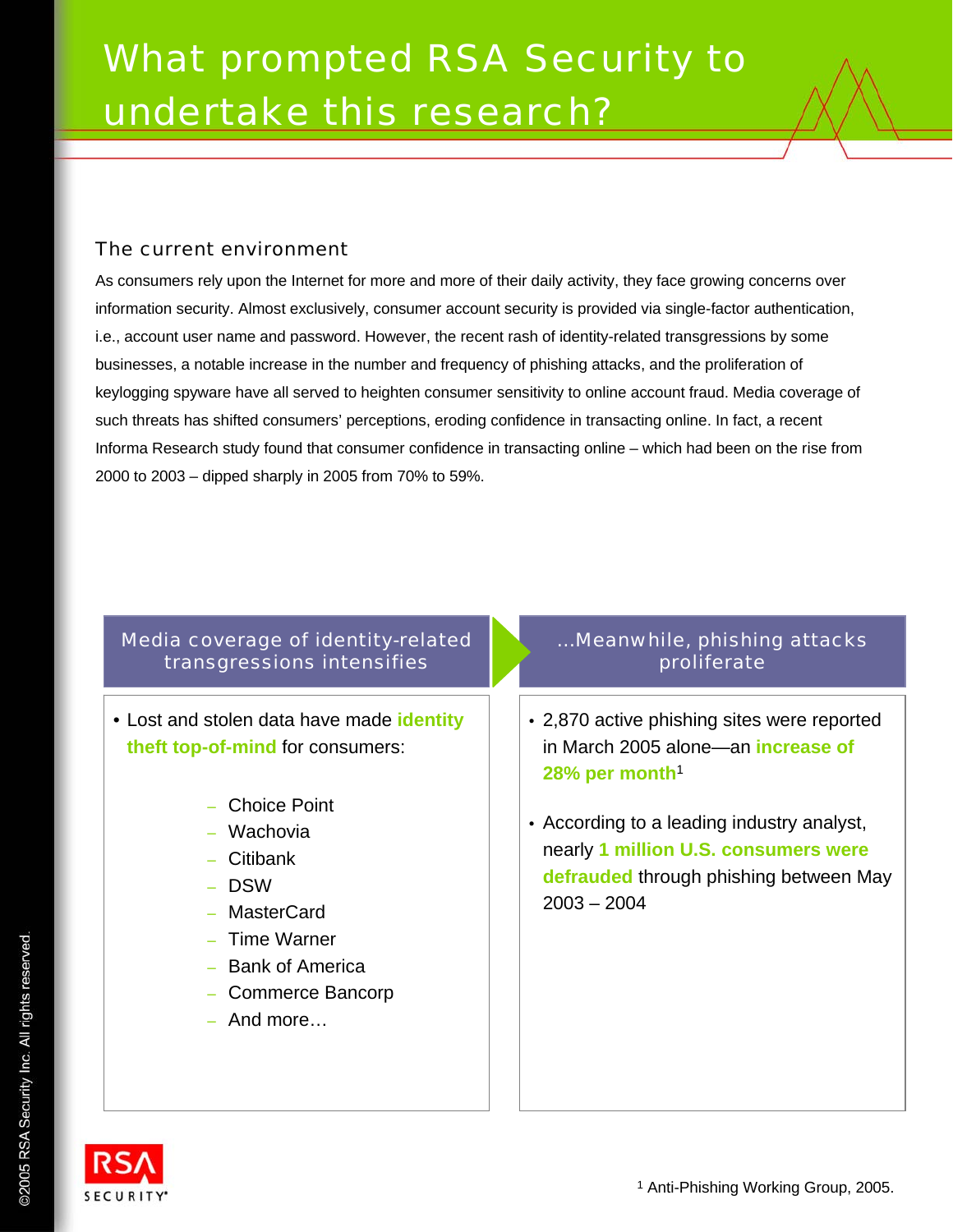#### The current environment, cont'd

To better understand the current consumer environment, RSA Security undertook a quantitative study of 8,200 online consumers in the United States in May 2005. This research showed that over one-fifth of all online consumers feel *extremely* threatened by online fraud, and that two-thirds are concerned that someone will fraudulently access specific online accounts.

#### Impacting consumers' perceptions of their online security

Q: "How threatened do you feel by online fraud?"

A: One-fifth of all consumers felt extremely threatened



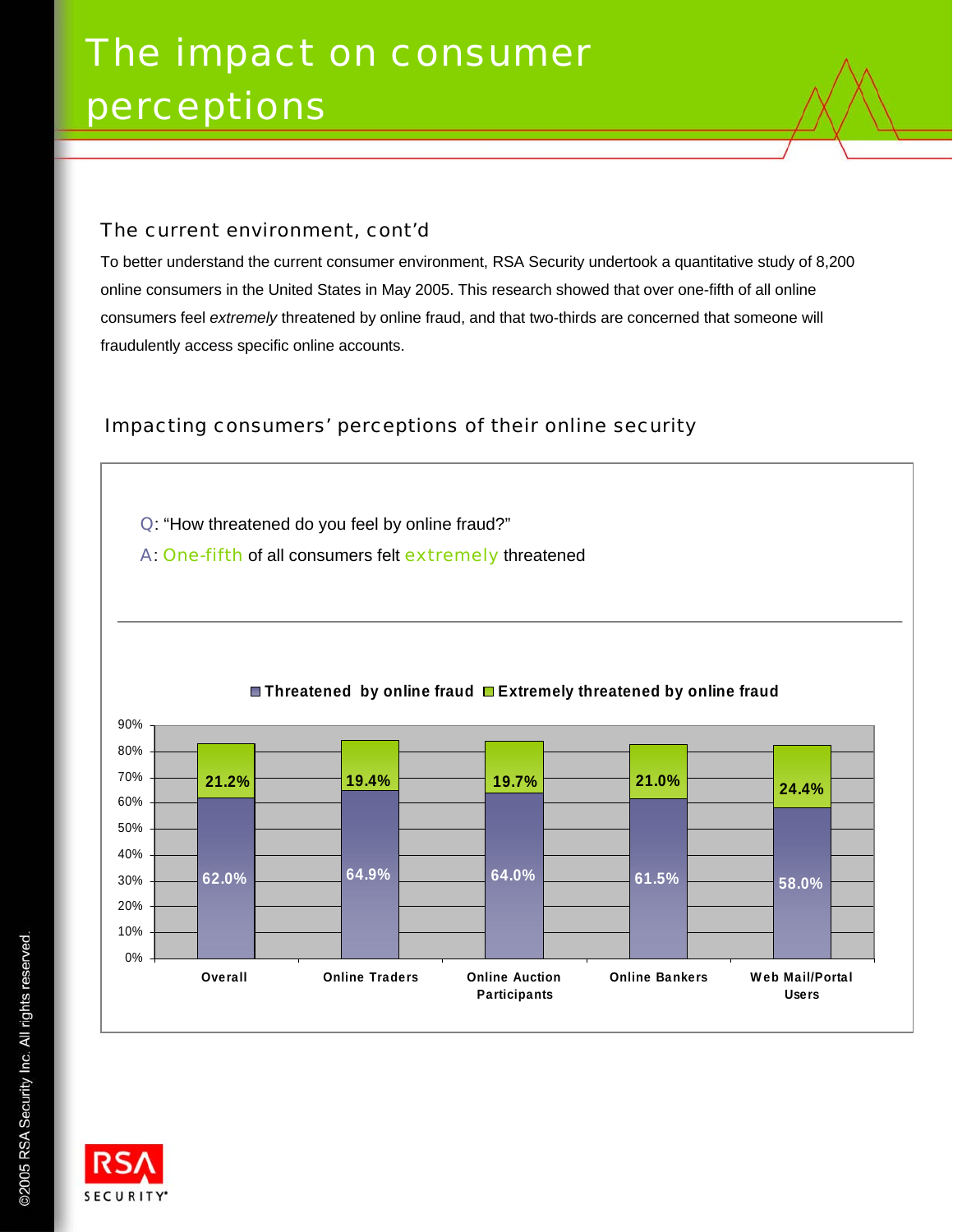#### Anxiety about unauthorized access to specific accounts…

This general concern about online fraud translates into pointed concern around the protection of online accounts that relate to financial management or transactions. When asked about specific online accounts, two thirds of all consumers felt concerned about unauthorized access to common account-types.

- Q: "How concerned are you that someone will fraudulently access your online \_\_\_\_\_\_\_\_ account?"
- A: Two-thirds of all consumers felt concerned



#### **Somewhat Extremely concerned**

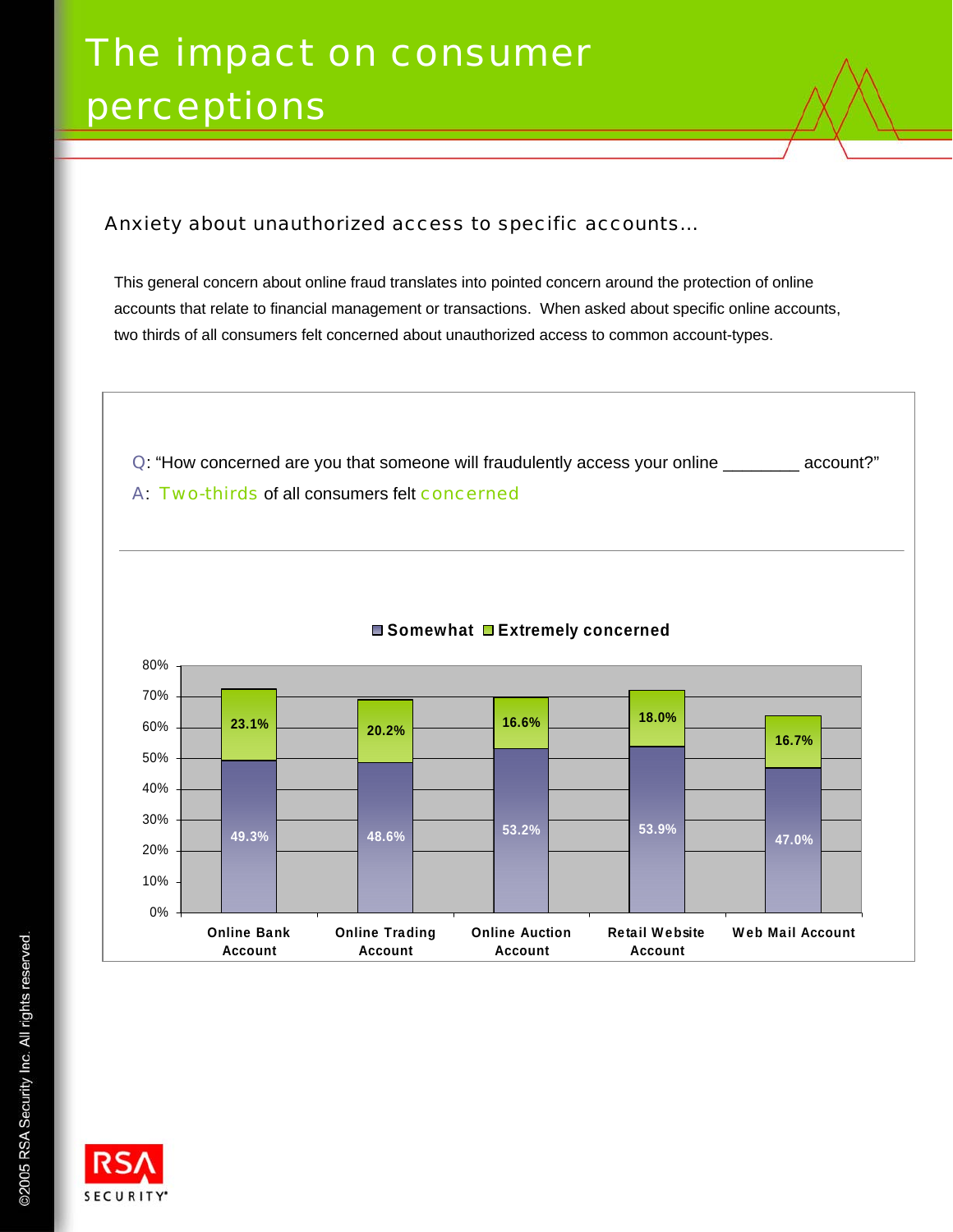Third-party research indicates that this decline in consumer confidence is taking a toll on consumers' willingness to transact online. Concerns about email fraud impact online consumers' financial behavior. Twenty-six percent of online consumers report that phishing concerns have caused them not to apply online for a financial product. And 14% of online consumers have stopped using online banking and bill pay due to email fraud concerns.



*But is two-factor authentication the solution?...*

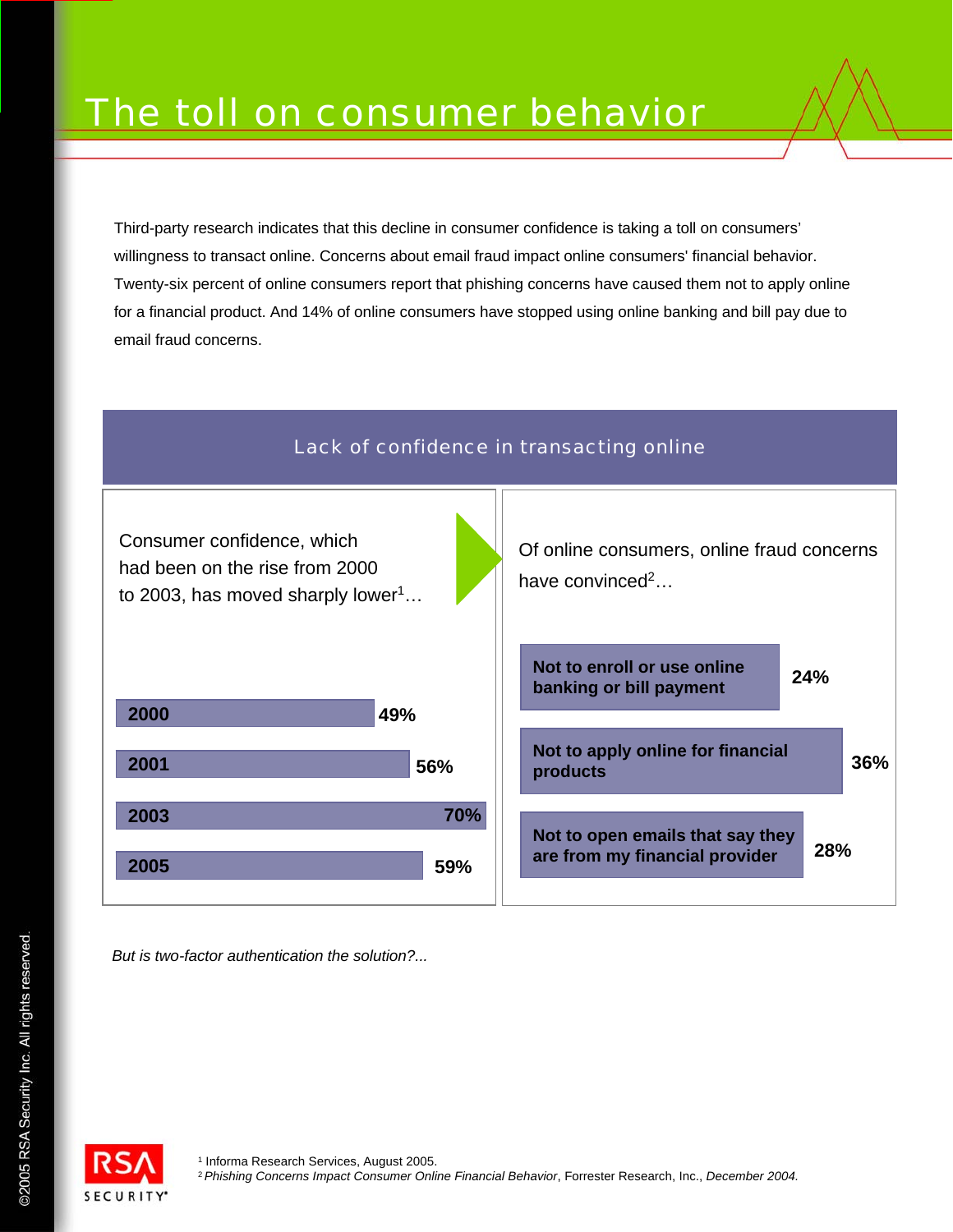#### Can device-based strong authentication help?

We exposed consumers to the concept of device-based strong authentication to answer this critical question – and to gauge their interest in, willingness to adopt and willingness to pay for such a service. Included in the concept-testing were two widely-adopted consumer online security solutions – a firewall offering and an anti-virus service – to serve as benchmarks in the study. Including these gave us reference points to measure how well consumers were responding to the Hardware Authenticator concept. The research demonstrated that consumers are *not only* interested in the hardware authenticator solution, they are willing to adopt it – 40% of respondents were likely or extremely likely to adopt this form of account protection.



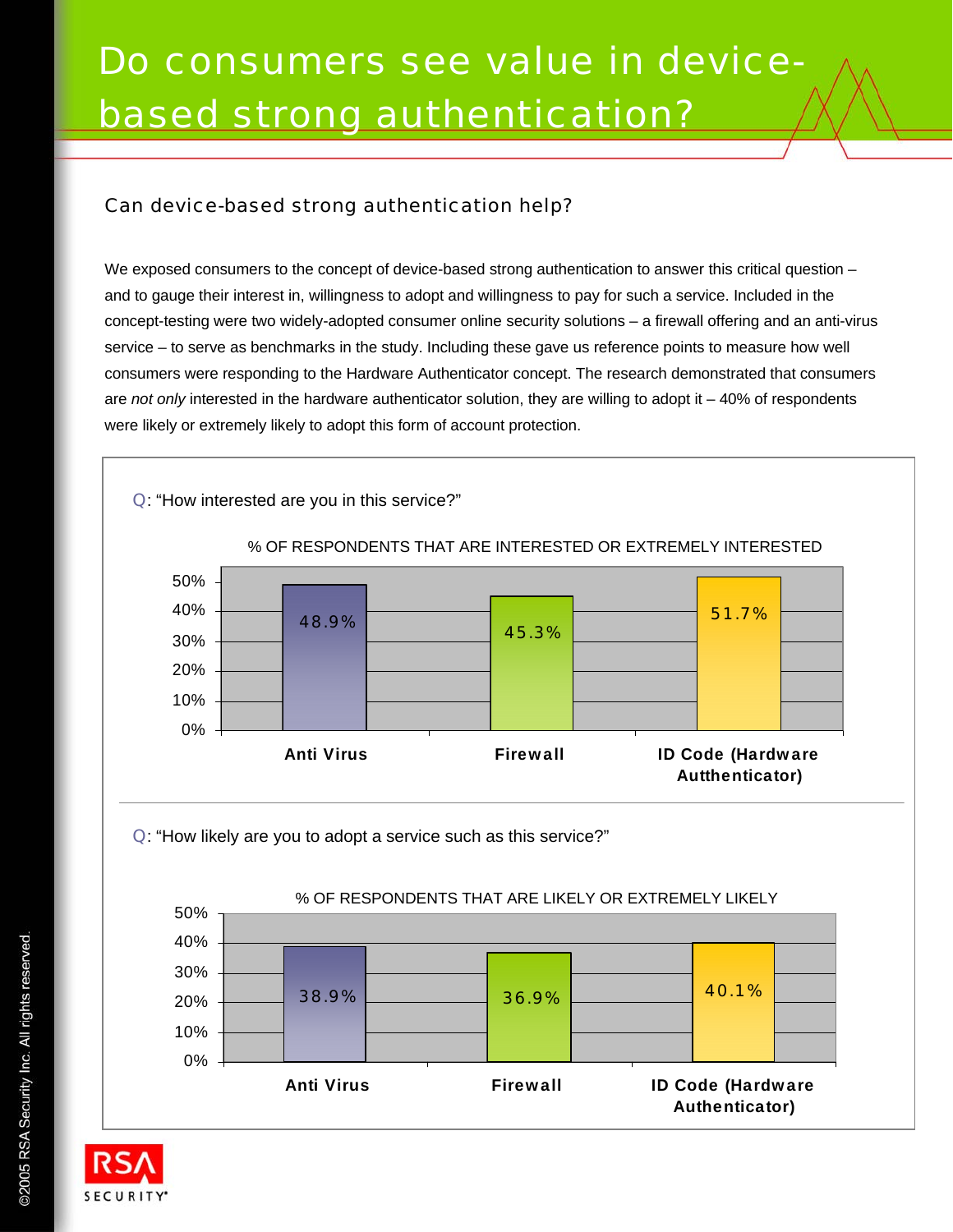#### Can device-based strong authentication help, cont'd…

Furthermore, a sizeable portion of the respondents said they would pay for the solution when tested at price points that mirror online security product norms. This percentage was on par with the proportion of respondents that would be extremely likely to subscribe to such mainstream and widely-adopted online security services as anti-virus and firewall. The research showed that a hardware authenticator achieved purchase intent scores at the same level as a firewall and only slightly lower than that of an anti-virus offering. Notably, the study revealed a greater purchase intent for a Hardware Authenticator than for a firewall at the same price point among key audiences.



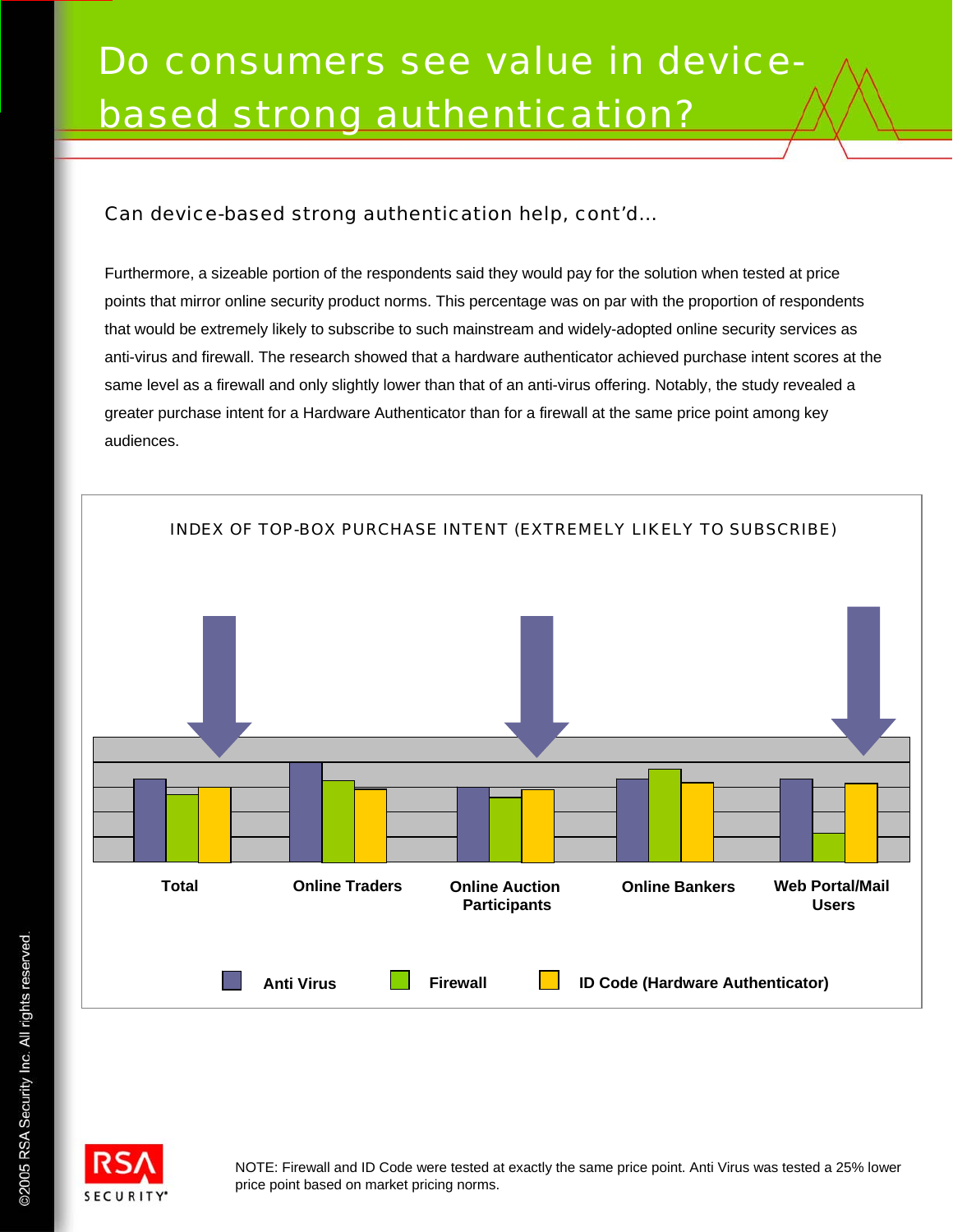#### But can strong authentication help to address consumers' concerns?

The research demonstrated that offering strong authentication can impact consumer attitudes and behaviors. Eighty percent of survey respondents said it would increase their satisfaction with – and trust in – their account provider. Sixty-eight percent said it would increase their loyalty to their account provider. Heightened satisfaction increases the likelihood a customer will expand the amount of business they conduct with a particular account provider, and the ability to retain valuable customers leads to less marketing dollars being spent to acquire new clients. Conversely, when asked if their current account provider did not offer a service such as this, but a competitive provider did (holding all other services equal), nearly 45% said they would be more or MUCH more likely to switch providers. This suggests that hardware-based strong authentication can not only act as a retention tool, but that it could equally serve as a point of differentiation and an acquisition tool.

Q: "If your account provider were to offer a service such as this, how would it impact your

\_\_\_\_\_\_\_\_\_\_\_\_\_\_\_\_\_\_\_\_\_\_\_\_\_\_\_\_\_\_\_?"



#### **I would have more or much more…**

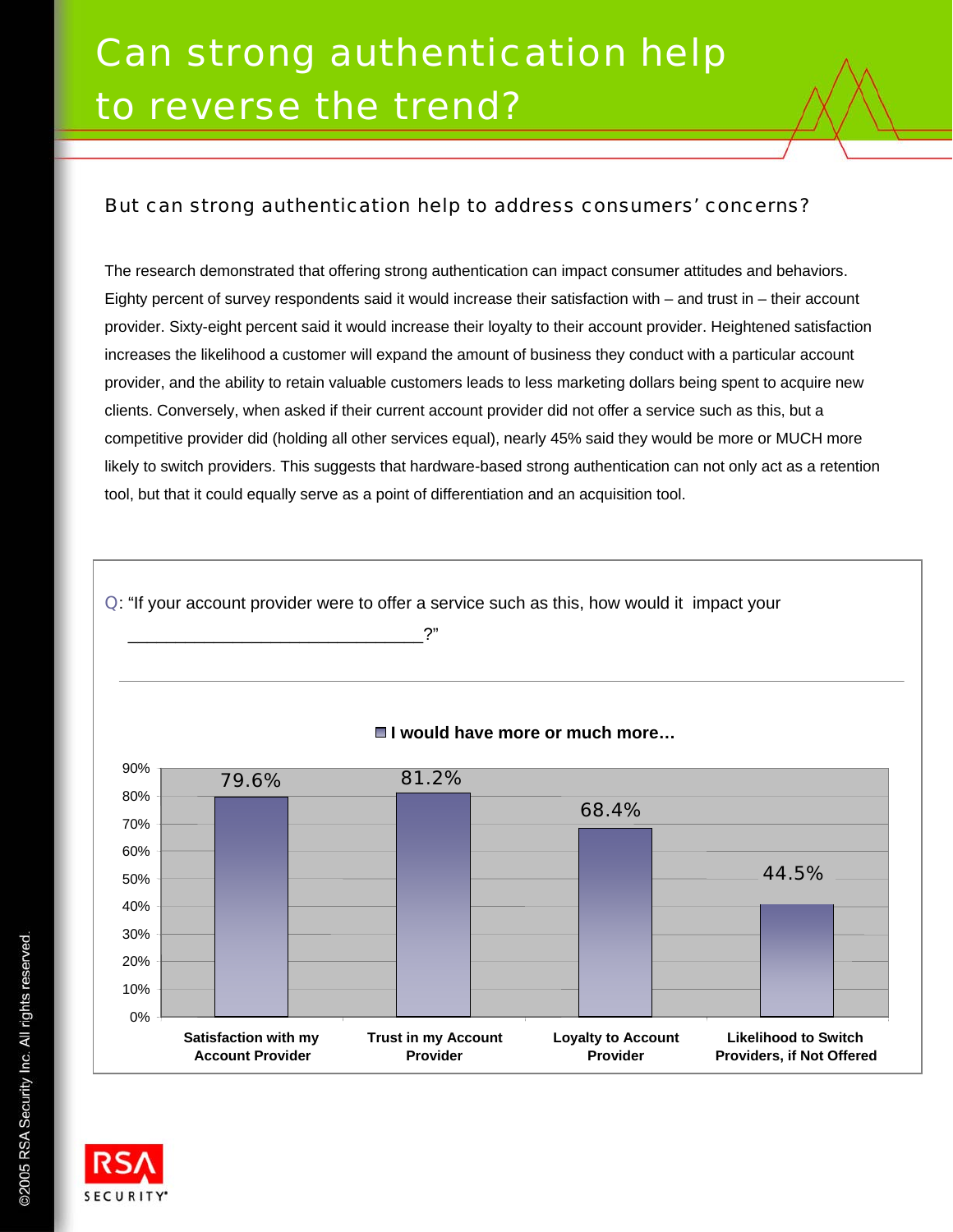#### But can strong authentication help to address consumers' concerns, cont'd…

Finally, 82% of consumers said hardware-based strong authentication would increase their trust and confidence in transacting online, with 67% saying they would be more willing to move more transactions online from offline channels. Likewise, it would increase the consumers' trust in email from an account provider.

By empowering consumers to conduct more of their transactions online versus offline, and encouraging them to receive important relationship-building communications via email instead of snail-mail, hardware-based strong authentication can reduce a company's overall transaction costs – in addition to serving as a retention and acquisition tool.